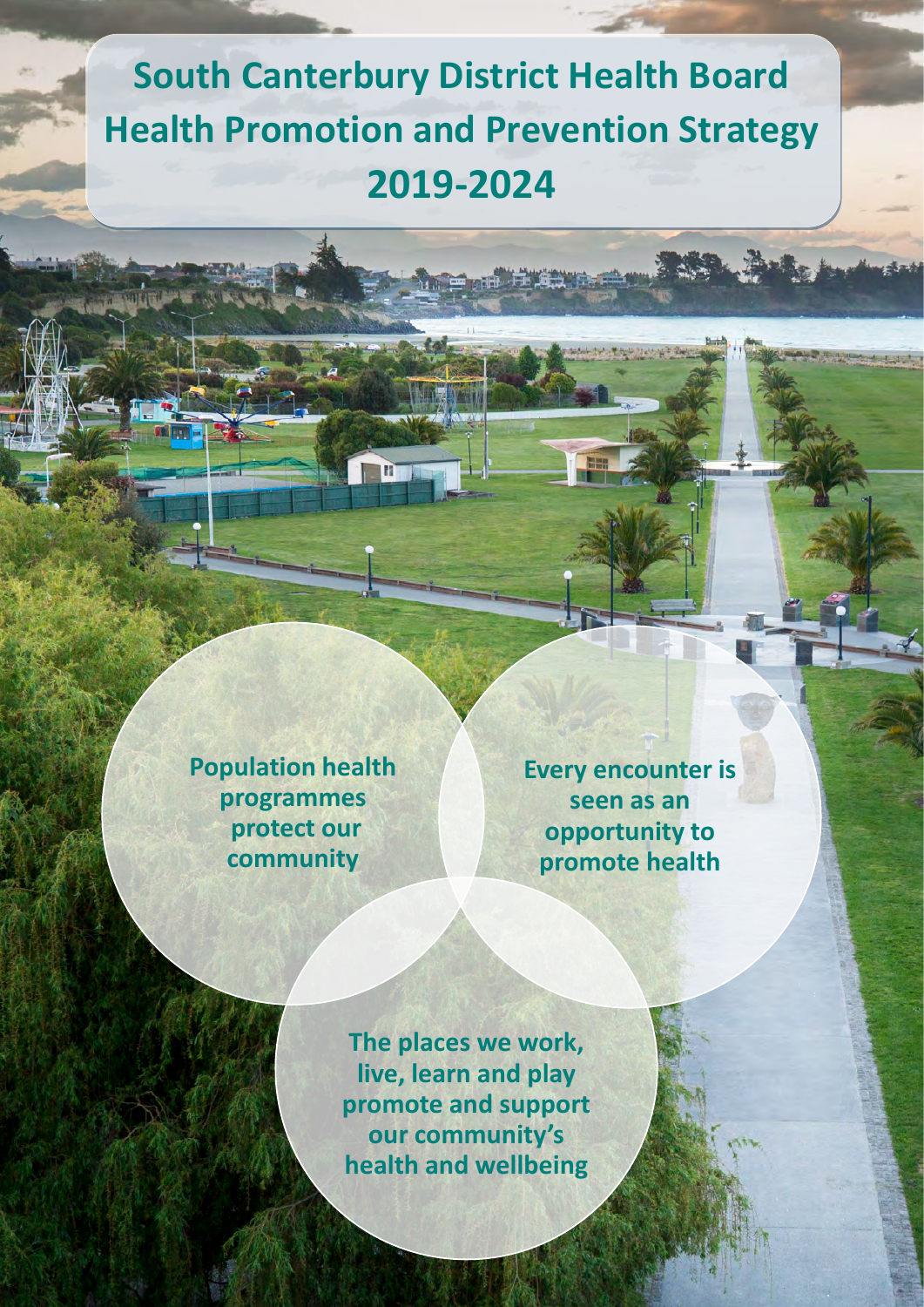### About the Health Promotion and Prevention Strategy

The South Canterbury District Health Board (SCDHB) is committed to supporting all people to live well and stay well. Consequently, SCDHB sees that as well as the delivery of health services, it has a role to invest in promoting health and preventing disease across the South Canterbury population.

Nearly 60,000 people make up the population of South Canterbury. While many in South Canterbury are flourishing, this is not the case for every group. The greatest burden of disease within the community comes from long term conditions such as diabetes and cardiovascular disease. Certain groups experience poorer health outcome than other groups. Māori who make up 8.4 % of the South Canterbury population, have poorer health outcomes than non- Māori. Other groups that experience inequitable health outcomes are Pasifika, people who are low socio-economic and people with severe enduring mental illness. South Canterbury also has an aging population.

In order to guide this work and its partnerships with health and other sectors, the SCDHB has developed the 'Health Promotion and Prevention Strategy (2019-2024).'

This Strategy is about promoting the health of all people within South Canterbury, with a focus on reducing health inequity and identifies three goals.

It is not inclusive of all health promotion and prevention work within South Canterbury district, but instead identifies priority areas needing focus to improve outcomes for the people of South Canterbury. Consequently, it does not include 'business as usual' health promotion and prevention work such as tobacco control and suicide prevention

The 'South Canterbury District Health Board Public Health Plan' and the SCDHB Annual Plan umbrella this strategy.

The three goals of the Strategy are:

- 1. Population health programmes protect our community
- 2. The places we work, live, learn and play promote and support our community's health and wellbeing
- 3. Every encounter is seen as an opportunity to promote health

Each goal will have a programme of work that is led by either an Alliance or collaborative group that focuses on priorities for this goal. The work will be documented in a work plan that will have a focus on the priority areas identified, but also acknowledge the great amount of ongoing work that addresses each of the goals.

This Strategy aligns with the [New Zealand Health Strategy](https://www.health.govt.nz/publication/new-zealand-health-strategy-2016) which has as its goal 'All New Zealanders live well, stay well, get well, in a system that is people-powered, provides services closer to home, is designed for value and high performance, and works as one team in a smart system.'

The principles of this Strategy are in line with the New Zealand Health Strategy and include:

- A commitment to Māori health. We see that the Treaty of Waitangi establishes the unique and special relationship between iwi, Māori and the Crown. We recognise that we have obligations to honour the Treaty and its principles.
- Equity of health outcomes that all people and communities have health and wellbeing possible for all New Zealanders throughout their lives
- **The need for collaboration and partnership with other health sector organisations and across** sectors to achieve equitable health outcomes
- **Taking a life-course approach**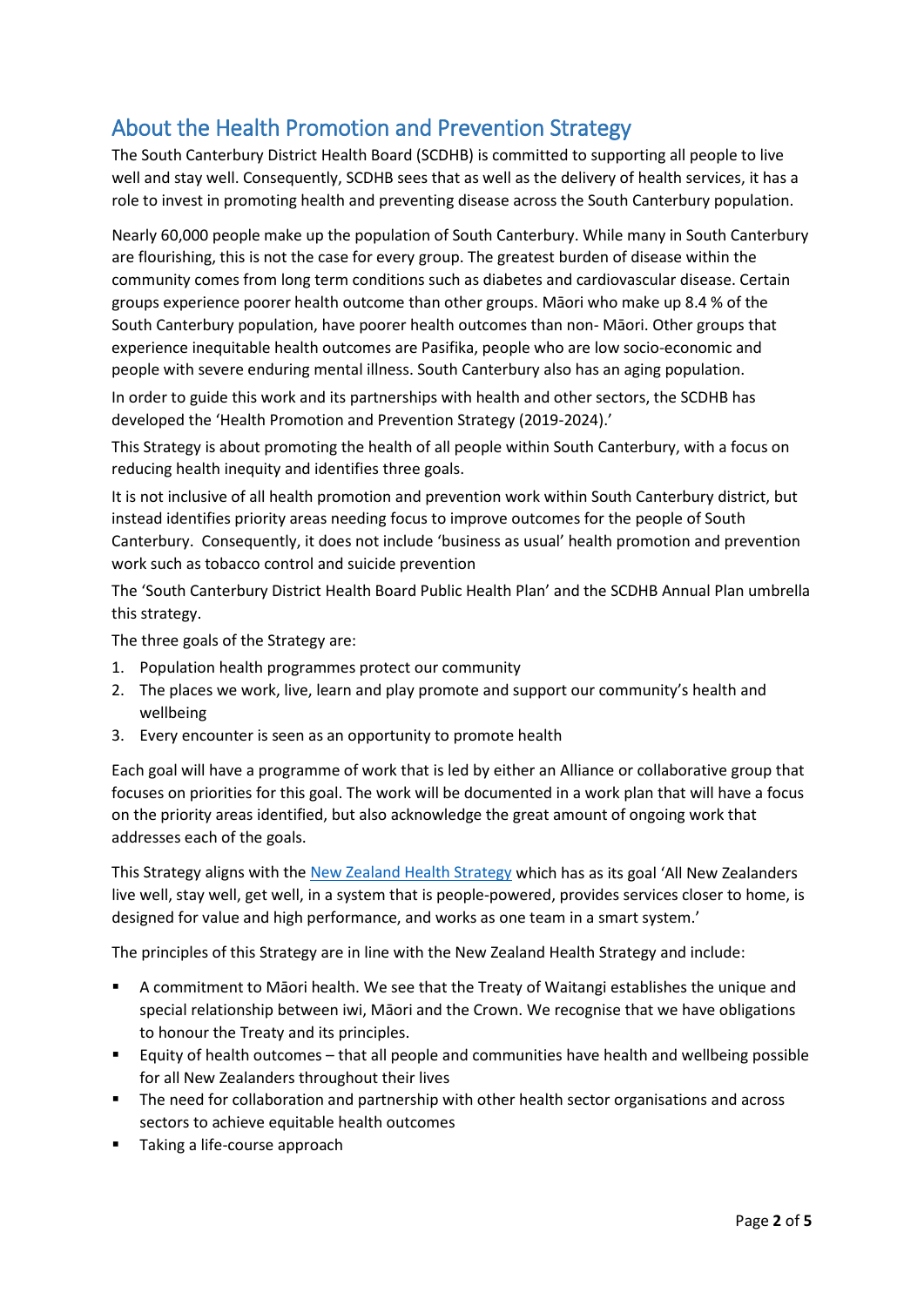#### 1. Population health programmes protect our community

Population health programmes are national programmes that prevent disease and include:

- Screening programmes such as new born hearing screening, B4School Checks (for 4 year olds), cervical screening and breast screening. By 2021, South Canterbury will also be participating in a bowel cancer screening programme.
- The immunisation programmes in New Zealand are the childhood immunisations (protect against a variety of infectious diseases such as measles and mumps), HPV for boys and girls in year 8 and influenza immunisation for over 65 year olds and people with long term conditions.

To get the full benefit of these programmes and not worsen health inequities, there needs to be high levels of participation across the whole population. To ensure coverage across the population, different approaches need to be tailored for different groups.

The SCDHB works closely with partners to make these programmes successful. These partners include general practice teams, NGOs, education settings, Community and Public Health (public health unit) and the National Screening Unit of the Ministry of Health.

While coverage is high for many of these programmes such as childhood immunisation programme, breast screening and B4School Checks, there are other programmes where South Canterbury has not got such good coverage including HPV immunisation programme and cervical screening.

| South Canterbury priorities                                 | Oversight                          |
|-------------------------------------------------------------|------------------------------------|
| Increase HPV immunisation coverage and equity of coverage   | Maternal and Child Health Alliance |
| Increase cervical screening coverage and equity of coverage | <b>Primary Care Alliance</b>       |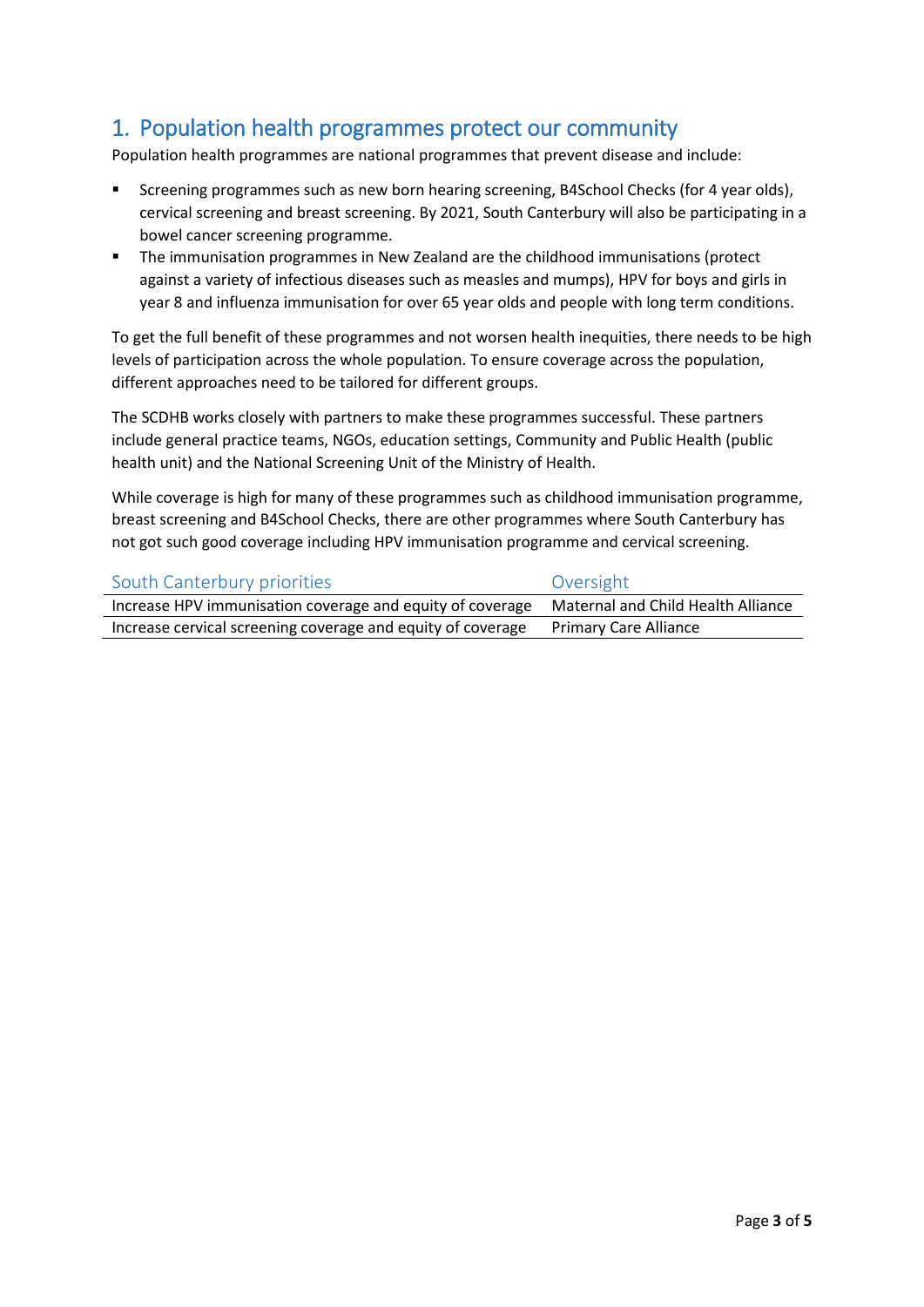#### 2. Every encounter is seen as an opportunity to promote health

Diabetes, cardiovascular disease and other long term conditions make up the greatest burden of disease for South Canterbury. Healthier lifestyles for our communities can reduce the likelihood of long term conditions developing for individuals, families, whanau and communities.

Health care professionals truly can make 'every moment matters.' Every day health care professionals engage people in conversations about their health and health related behaviours. A great deal has happened already around this with particular focus having been on:

- **IDENTIFY IDENTIFY IS STARK IS STARK IS STARK IS SET IS SET IS SET IS SET IS SET IS SET IS SET IS SET IS SET IS SET IS SET IS SET IS SET IS SET IS SET IS SET IS SET IS SET IS SET IS SET IS SET IS SET IS SET IS SET IS SET I**
- **Promoting physical activity with green prescription**

Also identified in South Canterbury is the importance of focus on the early years. In particular the first 1000 days is a critical time period in establishing a healthy life course. A recent survey with health and social services in South Canterbury has highlighted the need to positively support parents in their role.

Alcohol harm has also been identified as an area that needs strengthening to minimise this harm across the community.

| South Canterbury priorities       | Oversight                      |
|-----------------------------------|--------------------------------|
| The first 1000 days and parenting | Maternal Child Health Alliance |
| Alcohol harm minimisation         | <b>Primary Care Alliance</b>   |